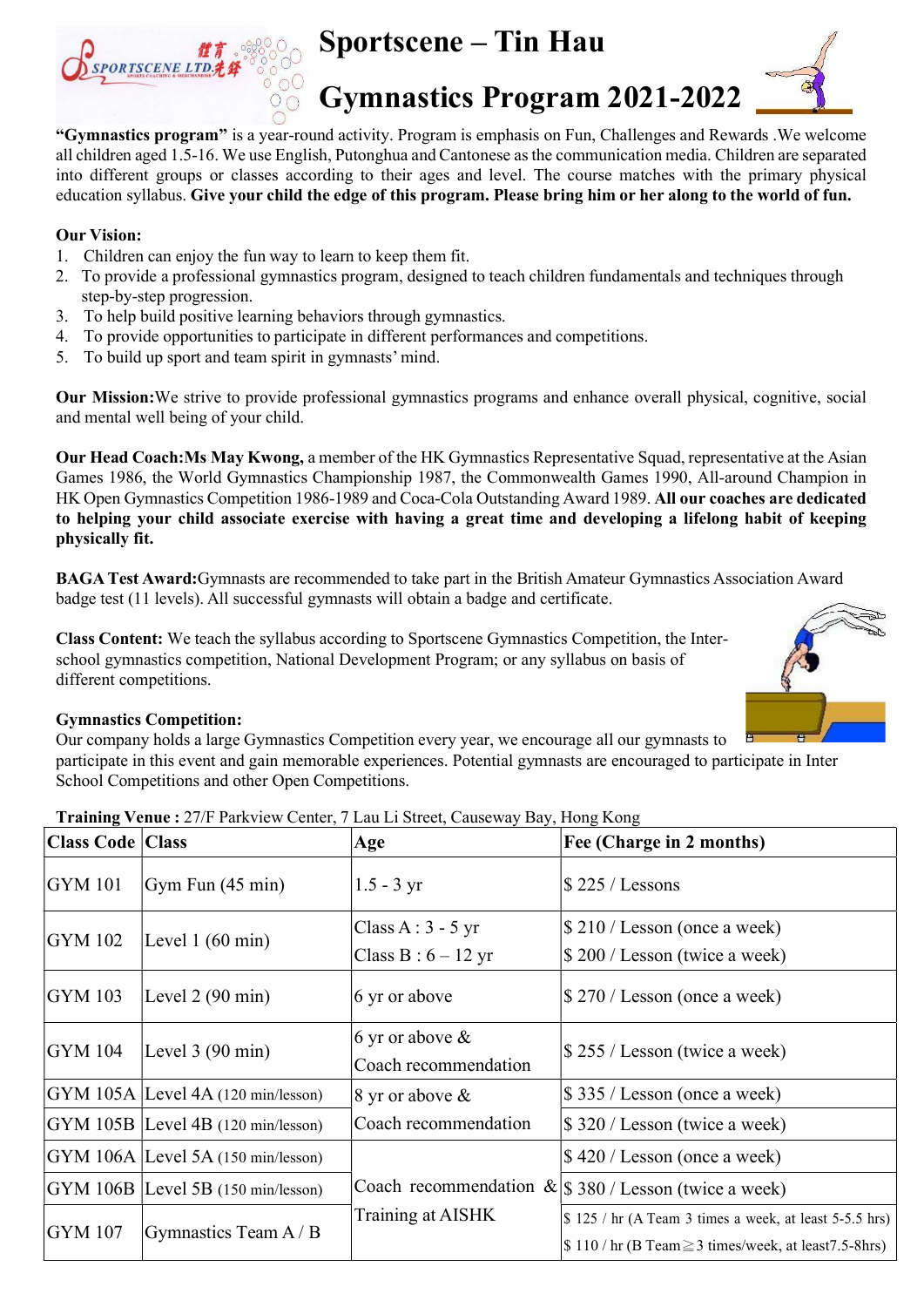



|                                                                                                        |                                                                                            |                               |                                             |                               | TIMETABLE @TIN HAU TRAINING CENTER    |                                        | dimnasics                         |  |  |  |
|--------------------------------------------------------------------------------------------------------|--------------------------------------------------------------------------------------------|-------------------------------|---------------------------------------------|-------------------------------|---------------------------------------|----------------------------------------|-----------------------------------|--|--|--|
| SPORTSCENE LTD.先经<br>2021-2022<br>UpdateInJul2021                                                      |                                                                                            |                               |                                             |                               |                                       |                                        |                                   |  |  |  |
|                                                                                                        | <b>MON</b>                                                                                 | TUE                           | WED                                         | THU                           | FRI                                   | <b>SAT</b>                             | <b>SUN</b>                        |  |  |  |
| 0900                                                                                                   |                                                                                            |                               |                                             |                               |                                       | Level 1B<br>0900-1000                  |                                   |  |  |  |
| 1000                                                                                                   |                                                                                            | Gym Fun<br>1000-1045          | **Level 1A<br>1000-1100 or                  | **Level 1A & 1Ba<br>1000-1100 | Level 1A & 1Ba<br>1000-1100           | Level $2 & 3$<br>0900-1030             | **Level 1B<br>1000-1100           |  |  |  |
| 1100                                                                                                   |                                                                                            | **Gym Fun<br>1100-1145        | **Gym Fun<br>1030-1115                      |                               | **Level 2<br>1000-1130                | Level 1A & 1Ba<br>1030-1130            | **Level $2 & 3$<br>1100-1230      |  |  |  |
| 1200                                                                                                   | **Level 1A & 1Ba                                                                           |                               |                                             |                               |                                       | Level $2 & 3$<br>1130-1300<br>Level 4  | **Level 4<br>1100-1300            |  |  |  |
| 1300                                                                                                   | 1230-1330<br>**Level 2 & 3<br>1230-1400                                                    |                               |                                             | **Level 1A & 1Ba<br>1230-1330 | **Level 1A & 1Ba<br>1230-1330         | 1130-1330                              | Level 1A,1B& 1B<br>1300-1400      |  |  |  |
| 1400                                                                                                   |                                                                                            |                               |                                             | **Level 1A & 1Ba<br>1330-1430 | Gym Fun<br>1400-1445                  | Level 1A,1Ba &1B<br>1330-1430          | Level $2 & 3$                     |  |  |  |
| 1500                                                                                                   | **Level 1A & 1Ba<br>1500-1600                                                              | **Level 1A & 1Ba<br>1430-1530 | Level 1A & 1Ba<br>1500-1600                 | **Level 1A & 1Ba<br>1430-1530 |                                       | Level 1B<br>1430-1530<br>Level 2 & 3   | 1400-1530<br>Level 4<br>1400-1600 |  |  |  |
| 1600                                                                                                   | Level 1B                                                                                   | Level 1A & 1Ba<br>1530-1630   | Level 1Ba & 1B                              | Level 1A & 1Ba<br>1530-1630   | **Level 1A & 1Ba<br>1530-1630         | 1430-1600<br>Level 1A,1Ba &1B          |                                   |  |  |  |
|                                                                                                        | 1600-1700                                                                                  | Level 1A & 1Ba<br>1630-1730   | 1600-1700                                   | Level 1Ba & 1B<br>1630-1730   | Level 1A & 1Ba<br>1630-1730           | 1600-1700                              |                                   |  |  |  |
| 1700                                                                                                   | Level 1A & 1Ba<br>1700-1800                                                                | Level 1Ba & 1B                | Level 1A & 1Ba<br>1700-1800                 | Level 1B                      | Level 1B                              | Level 1B<br>1700-1800<br>Level $2 & 3$ |                                   |  |  |  |
| 1800                                                                                                   |                                                                                            | 1730-1830                     |                                             | 1730-1830                     | 1730-1830<br>Level 2 & 3<br>1730-1900 | 1700-1830                              |                                   |  |  |  |
| 1900                                                                                                   | Level $2 & 3$<br>1800-1930<br>**Level 4 $& 5$                                              | Level $2 & 3$<br>1830-2000    | Level $2 & 3$<br>1800-1930<br>Level $4 & 5$ | Level $2 & 3$<br>1830-2000    | Level 1B                              | Level $2 & 3$<br>1830-2000             |                                   |  |  |  |
| 2000                                                                                                   | 1800-2000                                                                                  | Level 4<br>1830-2030          | 1800-2000                                   | Level $4 & 5$<br>1830-2030    | 1900-2000<br>Level 2 & 3<br>1900-2030 | Level $4 & 5$<br>1830-2030             |                                   |  |  |  |
| 2100                                                                                                   |                                                                                            |                               |                                             |                               |                                       |                                        |                                   |  |  |  |
| $\bigvee_{i=1}^{n} a_i$                                                                                | For further enquiries, please call 2757 4324. Spaces are limited! First come, first serve! |                               |                                             |                               |                                       |                                        |                                   |  |  |  |
| Give your child the edge of this program<br>Please bring him or her along and join our world of fun!!! |                                                                                            |                               |                                             |                               |                                       |                                        |                                   |  |  |  |
|                                                                                                        | $\infty$                                                                                   |                               |                                             |                               | <b>20 633</b>                         |                                        |                                   |  |  |  |

\* \*New Class ( to be confirmed )

# Cleansing and sanitizing will be conducted at the last 5 minutes of each class.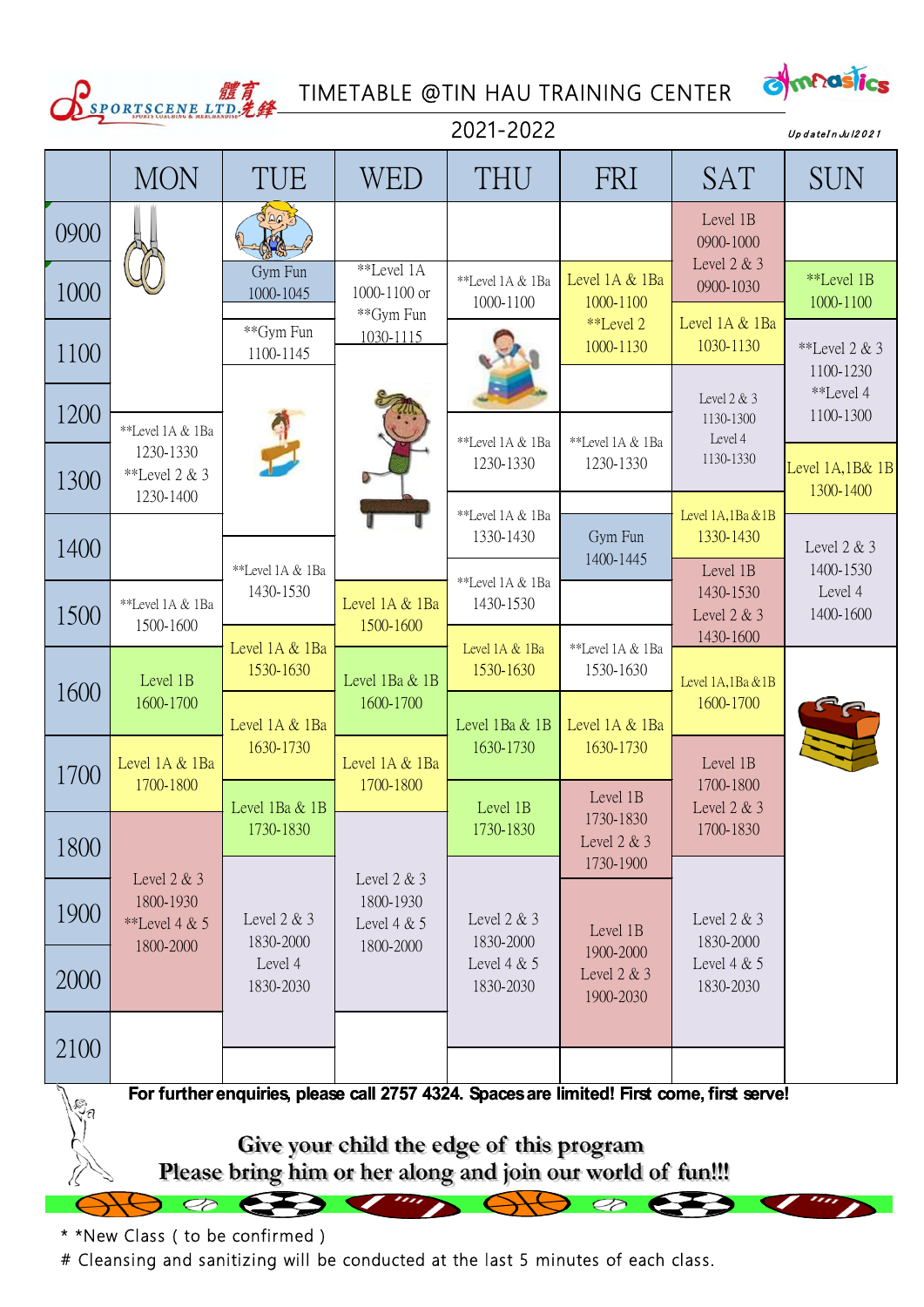

# Sportscene Training Centre

Centre: Parkview Center – Tin Hau

## APPLICATION FORM

|                                                                                                                                                                                                                                |                                                                             |             |                                              | $(Eng)$ (Eng) (Chi)                                                                                   |  |  |  |  |
|--------------------------------------------------------------------------------------------------------------------------------------------------------------------------------------------------------------------------------|-----------------------------------------------------------------------------|-------------|----------------------------------------------|-------------------------------------------------------------------------------------------------------|--|--|--|--|
| Date of Birth: Gender: M/F                                                                                                                                                                                                     |                                                                             |             |                                              |                                                                                                       |  |  |  |  |
| Name of School: Grade: Grade: Grade: Grade: Grade: Grade: Grade: Grade: Grade: Grade: Grade: Grade: Grade: Grade: Grade: Grade: Grade: Grade: Grade: Grade: Grade: Grade: Grade: Grade: Grade: Grade: Grade: Grade: Grade: Gra |                                                                             |             |                                              |                                                                                                       |  |  |  |  |
|                                                                                                                                                                                                                                |                                                                             |             |                                              |                                                                                                       |  |  |  |  |
| Remarks: New York Contract the Contract of the Contract of the Contract of the Contract of the Contract of the Contract of the Contract of the Contract of the Contract of the Contract of the Contract of the Contract of the |                                                                             |             |                                              |                                                                                                       |  |  |  |  |
| Information of Parent/Guardian                                                                                                                                                                                                 |                                                                             |             |                                              |                                                                                                       |  |  |  |  |
|                                                                                                                                                                                                                                |                                                                             |             | Name of Father: Contact Tel.: Contact Tel.:  |                                                                                                       |  |  |  |  |
|                                                                                                                                                                                                                                |                                                                             |             |                                              |                                                                                                       |  |  |  |  |
|                                                                                                                                                                                                                                |                                                                             |             |                                              |                                                                                                       |  |  |  |  |
|                                                                                                                                                                                                                                |                                                                             |             |                                              |                                                                                                       |  |  |  |  |
| <b>Emergency Contact</b>                                                                                                                                                                                                       |                                                                             |             |                                              |                                                                                                       |  |  |  |  |
| Name: (Chi) (Chi)                                                                                                                                                                                                              |                                                                             |             |                                              |                                                                                                       |  |  |  |  |
|                                                                                                                                                                                                                                |                                                                             |             |                                              |                                                                                                       |  |  |  |  |
| Course Information                                                                                                                                                                                                             |                                                                             |             |                                              |                                                                                                       |  |  |  |  |
| Course Schedule: Every____________Time:____________________Commencement Date: _____________________                                                                                                                            |                                                                             |             |                                              |                                                                                                       |  |  |  |  |
| Course Schedule: Every____________Time:____________________Commencement Date:_______________________                                                                                                                           |                                                                             |             |                                              |                                                                                                       |  |  |  |  |
|                                                                                                                                                                                                                                |                                                                             |             |                                              |                                                                                                       |  |  |  |  |
| Payment Methods:                                                                                                                                                                                                               |                                                                             |             |                                              |                                                                                                       |  |  |  |  |
| 1. Crossed cheque with payable to "SPORTSCENE LTD." with student's name and contact tel at the back. Post                                                                                                                      |                                                                             |             |                                              |                                                                                                       |  |  |  |  |
| to: "27/F, Parkview center, 7 Lau Li Street, Causeway Bay, Hong Kong."                                                                                                                                                         |                                                                             |             |                                              |                                                                                                       |  |  |  |  |
| 2. Transfer to HSBC 028-416-253-838 (Receipt fax to Sportscene)                                                                                                                                                                |                                                                             |             |                                              |                                                                                                       |  |  |  |  |
| Consent Detail: I agree that my child is in health to attend the above activities. I will not hold SPORTSCENE Ltd.                                                                                                             |                                                                             |             |                                              |                                                                                                       |  |  |  |  |
| these courses.                                                                                                                                                                                                                 |                                                                             |             |                                              | responsible for any injury to my child or damages or loss to property as a result of participation in |  |  |  |  |
| Name of                                                                                                                                                                                                                        |                                                                             |             |                                              |                                                                                                       |  |  |  |  |
| Parent/Guardian:__________________________Signature:______________________Date:_______________________________                                                                                                                 |                                                                             |             |                                              |                                                                                                       |  |  |  |  |
|                                                                                                                                                                                                                                | Sportscene Hotline: 2757-4324 Fax: 2549-6041 Website: www.sportscene.com.hk |             |                                              |                                                                                                       |  |  |  |  |
|                                                                                                                                                                                                                                | <b>Office Hour:</b> Mon to Sat (9:00am to 8:00pm)                           |             |                                              |                                                                                                       |  |  |  |  |
|                                                                                                                                                                                                                                |                                                                             |             | Spaces are limit and first come first serve! |                                                                                                       |  |  |  |  |
|                                                                                                                                                                                                                                |                                                                             | Page 1 of 3 |                                              |                                                                                                       |  |  |  |  |

Please return 3 pages for enrollment.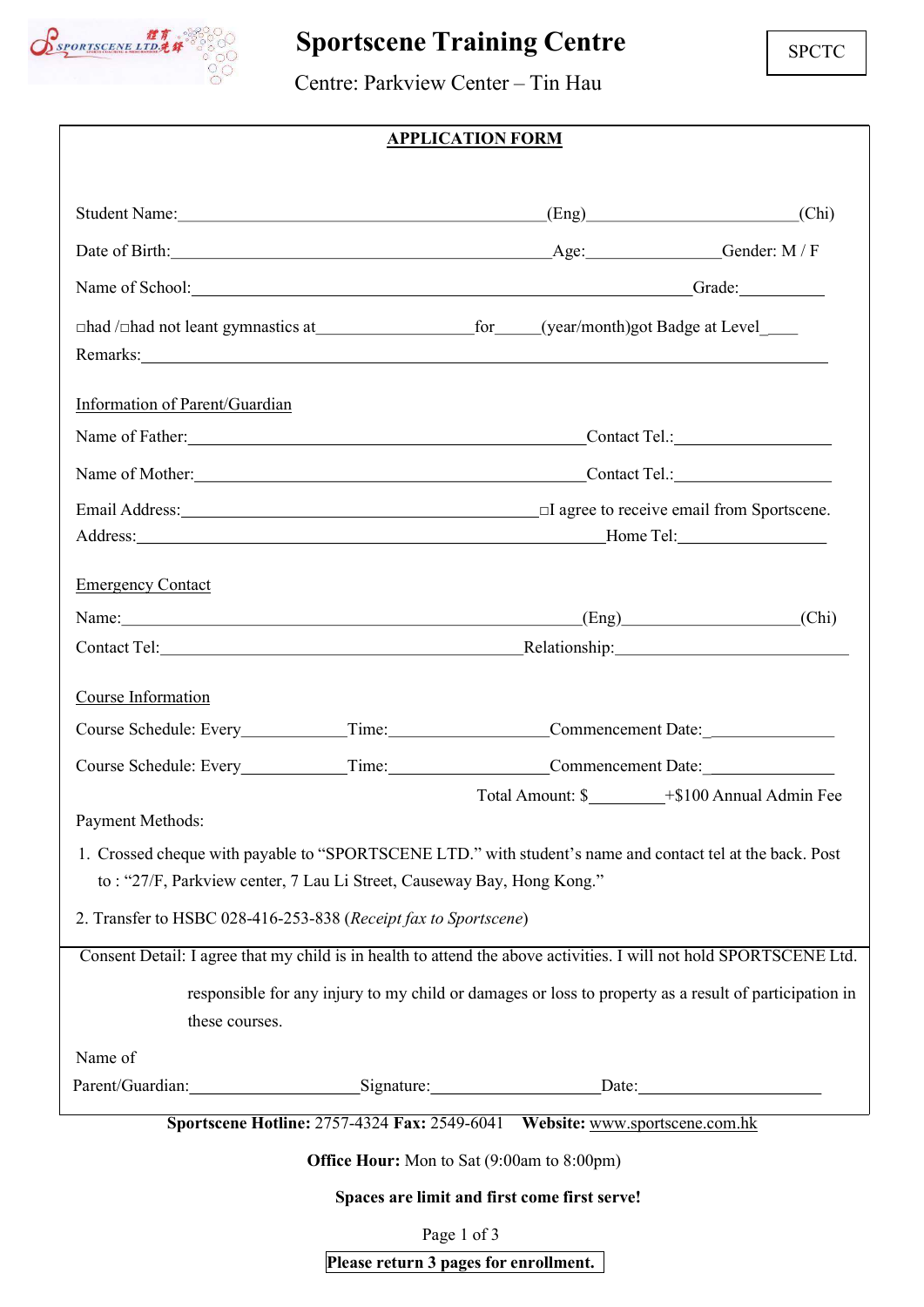## TERMS & CONDITIONS OF REGISTRATION

Course Fee

- 1. Administration Fee will be charged per annum for all sports program.
- 2. Fees paid are non-refundable and non-transferable unless a class is full or cancelled
- 3. Fees for all year-round regular classes are paid in 2-month. Payment for the next term should be made on or before the last class of the current month, otherwise the enrollment would be deemed canceled.
- 4. The Centre reserves the right to make personnel changes in accordance with their administration needs. The Centre will not entertain parents' complaints or request for refund of school fees as a result of such personnel changes.
- 5. No lessons on Public Holidays
- 6. In case of insufficient enrollment for a class/course, the Centre reserves the right to cancel the class/course. Parents will be notified in such a case

Absence and Substitute Lessons

- 1. No substitute lessons or refund of school fees will be arranged in cases of absence without leave, absence due to sickness or withdrawal from the course.
- 2. In any circumstance, NO make-up arrangement for Gym Fun class.
- 3. Please send the written absent notice by fax/email/hand before class if a student cannot attend his/her class.
- 4. No substitute lessons can be arranged if there is no written absent notice.
- 5. Fees charge in 2-month base and maximum 2 lessons can be deducted with at least one-month notice.
- 6. If a student requires leave of one month or more, Sportscene has the rights to call waiting list for replacement, no place will be reserved.
- 7. Once absent has been remarked on a date, no substitute lesson can be made on the same day. The center has the right to reject any comers without notification.
- 8. Substitute lessons can be made within 3-paid-month. All substitute lessons must be applied in written format and have to get the approval of the center. Expired substitute lesson will be cancelled automatically. The Centre reserves the right to determine arrangements for substitute lessons at their own discretion.

Disclaimer

1. The Centre shall not be responsible or liable for any loss or damage to any property which took place at the Centre.

- 2. Timetables, fees and terms & conditions are subject to change without prior notification.
- 3. The Centre retains the copyright of all images and videos taken of enrolled students during classes. The Centre reserves the right to exhibit, publish or broadcast images or videos taken of enrolled students for public viewing. Students and parents may contact the Centre if they object to such uses.
- 4. Notwithstanding the above, in case of any dispute, the decision of the Centre shall be final.

Arrangements for Tropical Cyclones and Heavy Persistent Rain

- 1. If Typhoon No. 8 or Black Rainstorm warning is hoisted 2 hours before the lesson, then the class will be suspended with no refund or make-up classes.
- 2. If Typhoon No. 8 or Black Rainstorm warning is cancelled, all classes will remain normal after 2 hours. Parents can decide whether attend the class or not. Sportscene has the rights in deciding whether the class on or not depends on specific circumstances in venue.

 $\sim$ Please Turn Over $\sim$ Page 2 of 3 Please return 3 pages for enrollment.